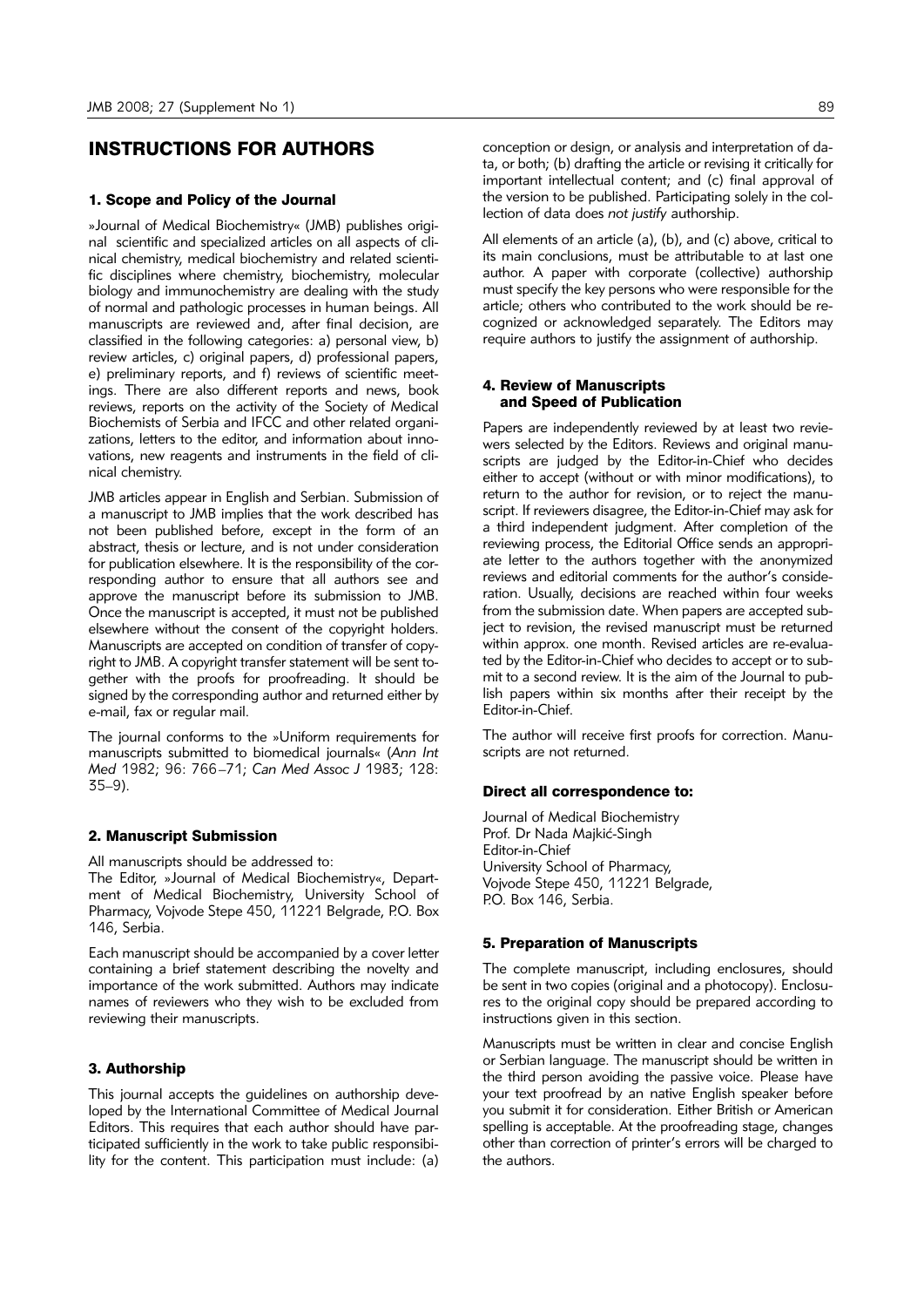Type the manuscript (including table legends, figure legends and references) double-spaced using 12 font size on one page of A4 or 81/2×11'' paper. Number the pages consecutively (with the title page being page 1) and leave 2.5 cm margins on all sides. Avoid footnotes in the text, use parentheses instead. Papers and reviews should usually occupy no more than eight printed pages; short communications, case reports and letters to the editor should not exceed four printed pages. Each full page of printed text corresponds to approximately 1400 words. Allow space for tables and illustrations within the page limit.

Manuscripts should be prepared in accordance with the guidelines below and should be sent either by email or by post: one copy on PC-formatted floppy disk or CD-ROM (together with digital images of any figures) and one printed copy. The electronic copy of the manuscript should be saved as a Word for Windows (.doc) or Rich Text Format (.rtf) file. Manuscripts must be submitted using double line-spaced, unjustified text throughout, with headings and subheadings in bold case (not underlined). Press ENTER only at the end of a paragraph, list entry or heading.

Full length papers and technical reports should have Title Page, Summary, Keywords, List of Abbreviations, Introduction, Materials and Methods, Results, Discussion, Acknowledgements, if available, References, Tables and Figure legends.

Short communications and case reports should be subdivided into Summary, Keywords, List of Abbreviations, and a single section of main text without headings. Experimental procedures should be described in legends to figures or footnotes to tables. Acknowledgements and References should be presented as in full length papers.

Letters to the editor are arranged like short communications but without a Summary.

# Title page

The title page should include:

- 1. Short and informative title.
- 2. Names of all authors (with one name and forename of each author in full), followed by their affiliations: department, institution, city without postcode, country. If there is more than one institution involved, authors' names should be linked to the appropriate institutions by inserting consecutive numbers in superscript after relevant names. If required, lower case letters, in superscript after the name, should be used to indicate the present address.
- 3. Full name, mailing address, fax phone number and email address of the corresponding author to whom communications should be sent is typed at the bottom.
- 4. Running title containing 50 characters or less in length.

# Summary, Keywords and a list of non-standard abbreviations

The second page of the manuscript should contain Summary, Keywords and a list of non-standard abbreviations used in text, figures, tables, and figure and table legends.

A summary should be short and clear, typed on a separate sheet, and should contain no more than 200 words. The summary should point to the problem, methods, results and discussion. It must be comprehensible to readers before they have read the paper. Reference citations must not appear in the abstract, abbreviations should be avoided.

A short summary in the Serbian language should be typed on the separate sheet, beginning with a Serbian title. Below the end of English and Serbian summaries provide up to six key words in alphabetical order separated by semicolon using the entries from Index Medicus for indexing purposes.

# Introduction

Introduction should be clear, pointing to the essence of the problem and the purpose of the study. References related to the problem discussed in the manuscript should be cited. Do not include data or conclusions from the work being reported.

# Materials and methods

The experimental part should include a description of materials and methods used. If methods are widely known, they should not be described, but only references indicated. If the article deals with a new method or modified method, full description should follow. Methods used in statistical analyses should be indicated. Identify accurately all materials, substances, drugs and chemicals used.

**Ethics.** When reporting experiments on human subjects, manuscripts must include assurance that informed consent was obtained and that the study was performed in conformance with the Declaration of Helsinki ethical guidelines (http://ohsr.od.nih.gov/helsinki.php3) as reflected in *a priori* approval by the local institution's, regional or national, human research review committee. Do not use patients' names, initials, or hospital numbers, especially in any illustrative material. When reporting experiments on animals, indicate whether the national law on the care and use of laboratory animals was followed. Articles which do not give assurance of compliance with these principles will be rejected.

**Statistics.** Describe statistical methods with enough detail to enable a knowledgeable reader with access to the original data to verify the reported results. If preparing statistical data for publication, please read the journal's statistical guidelines or standard books. Specify any general computer programme used. When data are summarized in the results section, give the statistical methods used to analyze them.

# Results

Results should be precise and clear, statistically processed and expressed according to the International System of Units (SI). Present in logical sequence the data generated using, as appropriate, tables and figures without duplica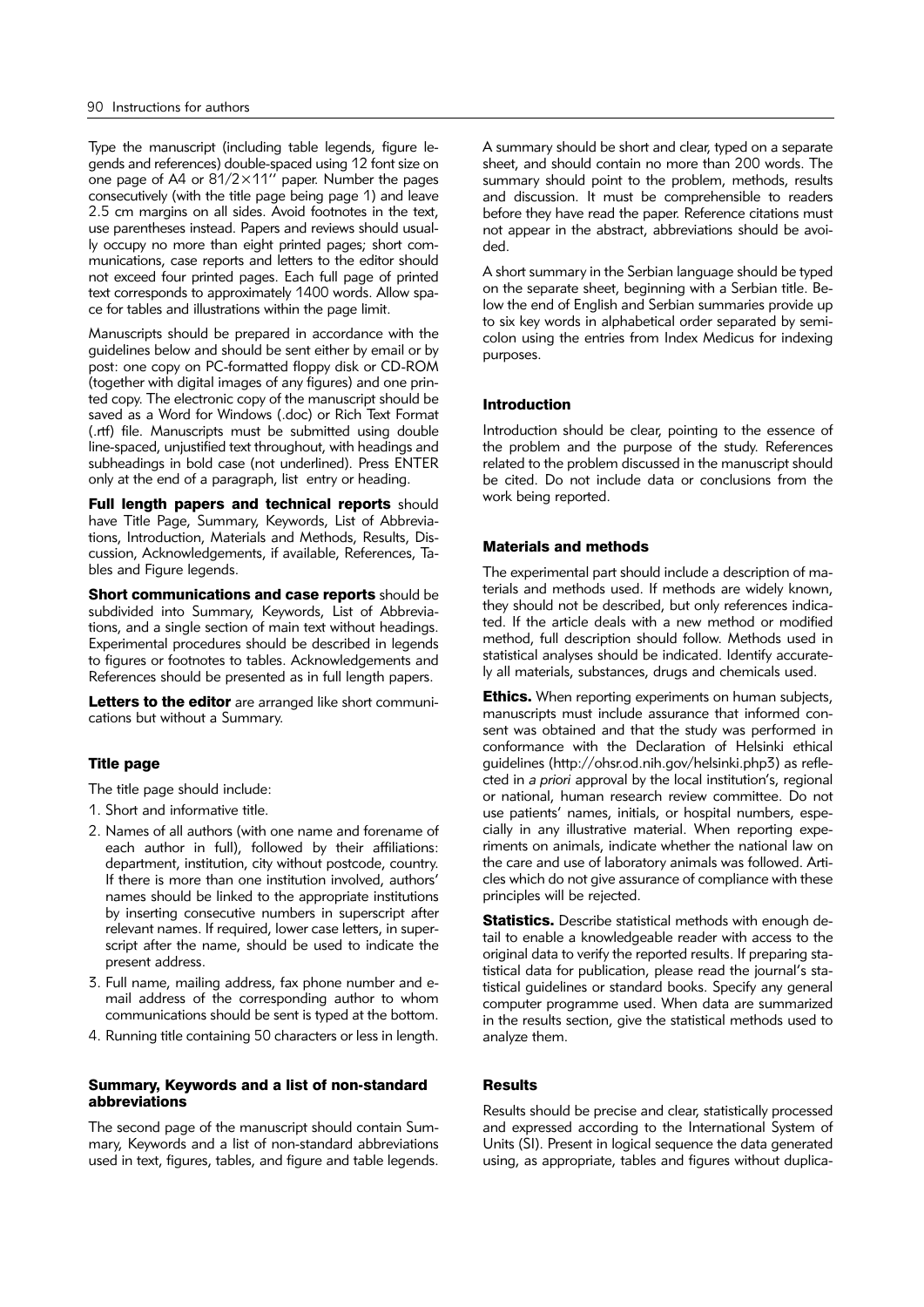tion. Indicate the nature of data reduction and statistical procedures employed with appropriate references.

### **Discussion**

Results should be discussed and compared to reference results. Conclusions should be drawn on the basis of these comparisons. Indicate the conclusions that may be drawn and place them in the context of a critical appraisal of previous work. Do not repeat in detail data or other material given in the introduction or the results section. Link the conclusions with the goals of the study, but avoid unqualified statements and conclusions not completely supported by your data. Distinguish clearly new information from previous finding, and speculation from fact. Problems arising out of the study may be identified, and relevant hypotheses may be generated.

#### Acknowledgements

Acknowledgements should be placed at the end of the text. Indicate financial support, gifts, technical assistance, and advice. Names of the funding organizations should be written in full. Obtain written permission from those acknowledged by name.

# Units of measurement

The units of measurement when possible must belong to the International System of Units (SI) or be non-SI units accepted for use with the SI (e.g. days, litre). (http:// www.bipm.fr/3\_SI/si.html)

# **References**

Only essential references should be included. Authors are responsible for verifying them against the original source material. Automatic numbering should be avoided. References are typed on sheets separate from the text and follow the text. Rely upon articles published in primary research journals. Meeting abstracts may be cited only if published in journals. Citations such as »personal communication«, »unpublished data« or »in press« are not accepted. Publications for which no author is apparent may be attributed to the organization from which they originate. Simply omit the name of the author for anonymous journal articles – avoid using »Anonymous«.

References are identified in the text by Arabic numerals in parentheses, and numbered consecutively in the order in which they are mentioned in the text. If one reference is cited several times in the text, the same number is indicated in parentheses. Abbreviations of journals conform to those used in Index Medicus (List of Journals Indexed). List all authors; if the number is seven or more, cite first six names followed by *et al*. Do not use italic font in the reference section. References must be given in the following format:

• Articles:

Pugia MM, Sammer R, Corey P, Lott JA, Anderson L, Gleason S, et al. The uristatin dipstick is useful in distinguishing upper respiratory from urinary tract infections. Clin Chim Acta 2004; 341: 73–81.

Mizon D, Piva F, Queyrel V, Balduyck M, Hachulla E, Mizon J. Urinary bikunin determination provides insight into proteinase/proteinase inhibitor imbalance in patients with inflammatory diseases. Clin Chem Lab Med 2002; 40: 579–86.

• Supplements:

Williams DN. Reducing costs and hospital stay for pneumonia with home intravenous cefotaxime treatment: results with a computerized ambulatory drug delivery system. Am J Med 1994; 97: Suppl 2A: 50–5.

• Abstracts:

Henney AM. Chronic plaque or acute rupture? The yin and vang of vascular tissue remodeling [abstract]. Atherosclerosis 1997; 134: 111.

- Books and Monographs: Kahn CR, Weir GC, editors, Joslin's diabetes mellitus, 13ed. Philadelphia: Lea and Febiger, 1994: 1068pp.
- Chapters:

Karnofsky DH, Burchenal JH. The clinical evaluation of chemotherapeutic agents in cancer. In: Macleod CM, editor. Evaluation of chemotherapeutic agents. New York: Columbia University Press, 1949: 191–205.

For more detailed information see CCLM – Guidelines for Authors (Clin Chem Lab Med 2005; 43: 108–123).

# Tables

Submit tables on separate pages and number them consecutively using Roman numerals. Provide a short descriptive title, column headings, and (if necessary) footnotes to make each table self-explanatory. Refer to tables in the text as Table I, etc. Use Table I, etc. in the table legends. Please indicate in the manuscript the approximate position of each table.

### Figures

Illustrations will be reduced in size to fit, whenever possible, the width of a single column, i.e. 80 mm, or a double column, i.e. 168 mm. Ideally, single column figures should be submitted with a width of 100 mm, double column figures with a width of 210 mm. Lettering in all figures within the article should be uniform in style, preferably a sans serif typeface, and of sufficient size, so that it is readable at the final size of approximately 2 mm.

Uppercase letters A, B, C, etc. should be used to identify parts of multi-part figures. Cite all figures in the text in a numerical order. Indicate the approximate position of each figure. Refer to figures in the text as Figure 1, etc. Use Figure 1, etc. in the figure legends.

The first author's name, drawing number and top location are indicated on the back of the illustration.

The number of tables and figures should be rational.